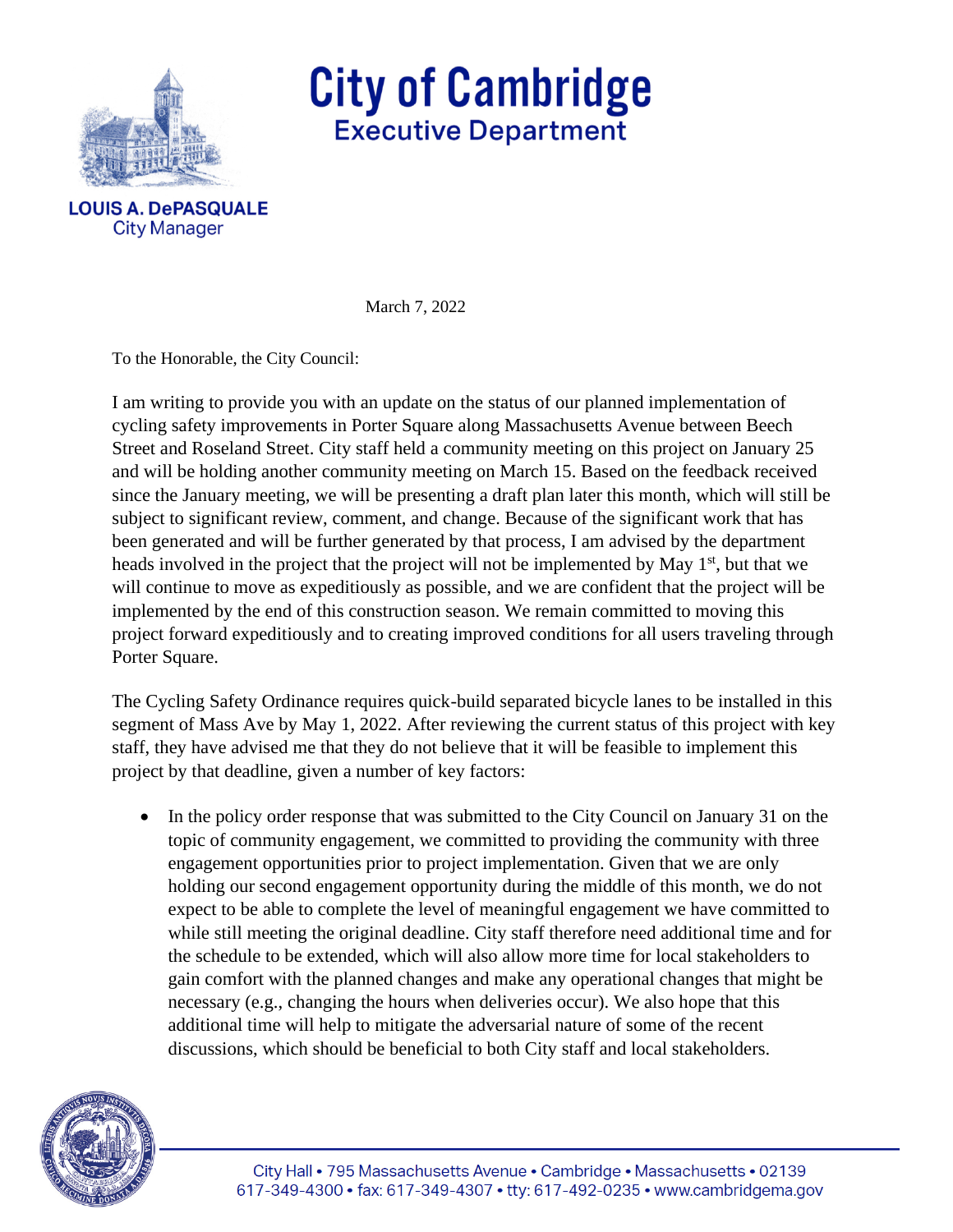- To make these types of quick-build improvements as successful as possible, it is important to include as many mitigation elements as possible, including installing parking meters and loading zones on side streets, improving pedestrian crossings, and identifying other changes to traffic regulations. These mitigation elements would take additional time to develop, based on detailed conversations with businesses, residents, and other stakeholders, and cannot be considered fully within the limited time provided by the original deadline.
- One of the concerns that has been raised about prior quick-build projects is that the various changes were not implemented in the most desirable sequence, with impactful changes being implemented prior to the relevant mitigation elements being addressed. This situation was generally caused by schedule pressures that required certain project improvements to be prioritized for implementation, even if it did not result in the improvements being choreographed as tightly as possible. By allowing more time for the implementation of this project, we can ensure that the project improvements are installed in the most beneficial sequence.
- One of the most critical elements of project implementation is the installation of pavement markings that define the travel lanes for all users. This work will be done by contractors, and those contractors are generally not available until late April or early May of any given construction season at the earliest. Given ongoing issues around both workforce availability and supply chain constraints, particularly because of impacts due to the COVID-19 pandemic, contractor availability is likely to be even more constrained, leading to the likelihood for even further delays.

Based on all of these factors, we plan to move forward with a quick-build project to install separated bicycle lanes and other improvements in Porter Square as quickly as possible during this construction season, but staff have informed me that we will not be able to complete the installation by the original May 1 deadline. The delay will, however, allow for additional coordination with the Massachusetts Bay Transportation Authority regarding the overhead trackless trolley wires and for consideration of whether the proposed introduction of battery electric buses will create additional design flexibility in the short term.

When the Cycling Safety Ordinance was amended in 2020, we had noted that the complexity of the Porter Square area would make it very challenging to achieve the May 1, 2022 deadline. We recognize that the timeline was established in part due to the strong advocacy for further improvements in this location, and City staff have made a strong and committed effort to implement the project by that date. I assure the City Council that the extended schedule does not represent any lessening of the City's commitment to installing improved facilities for cyclists and all users in Porter Square or other locations in Cambridge.